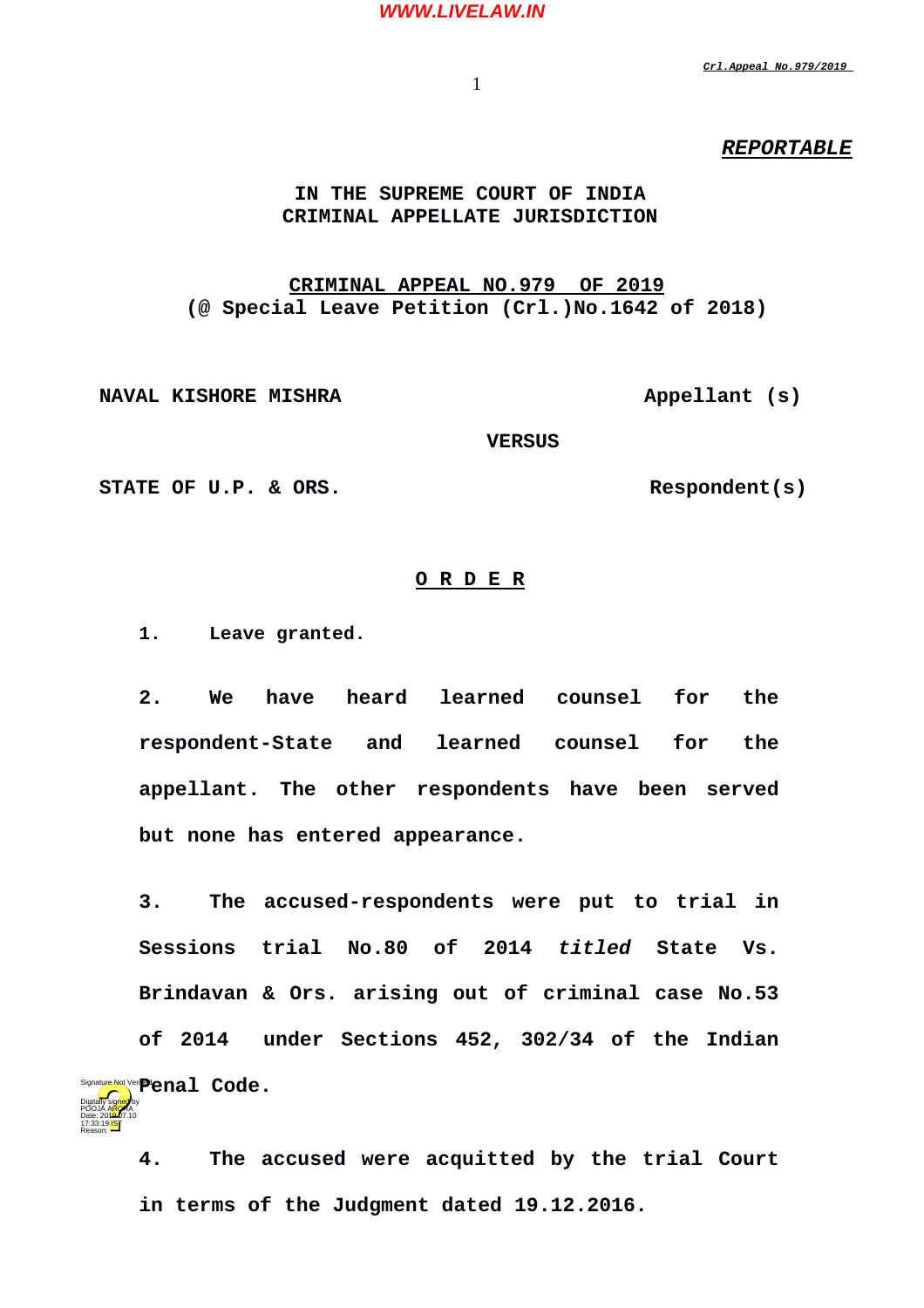**5. The State aggrieved by the said order sought leave to appeal in Government Appeal No.1947 of 2017. In terms of Section 372 read with Section 378 of the Code of Criminal Procedure, 1973 ("CrPC" for short) such leave was declined vide order dated 18.04.2017.**

**6. The appeal filed by the victim, however, came up before the Court after the aforesaid transpired and vide impugned order dated 23.11.2017 has been dismissed on the following ground:**

> *"Since another Bench of this Court has already refused to grant leave and the government appeal itself stood dismissed in reference to the refusal to grant leave, it will not be congruous to unfold another course keeping pending to this appeal."*

**7. Learned counsel for the State has contended that the rights of the victim have been enlarged in terms of the amendment carried out by insertion of proviso to Section 372 of the CrPC by Amendment Act 5 of 2009 with effect from 31.12.2009. The provision reads as under :**

> *"Provided that the victim shall have a right to prefer an appeal against any order passed by the Court acquitting the accused or convicting for a lesser offence or imposing inadequate compensation, and such appeal shall lie to the Court to which an appeal ordinarily lies against the order of conviction of such*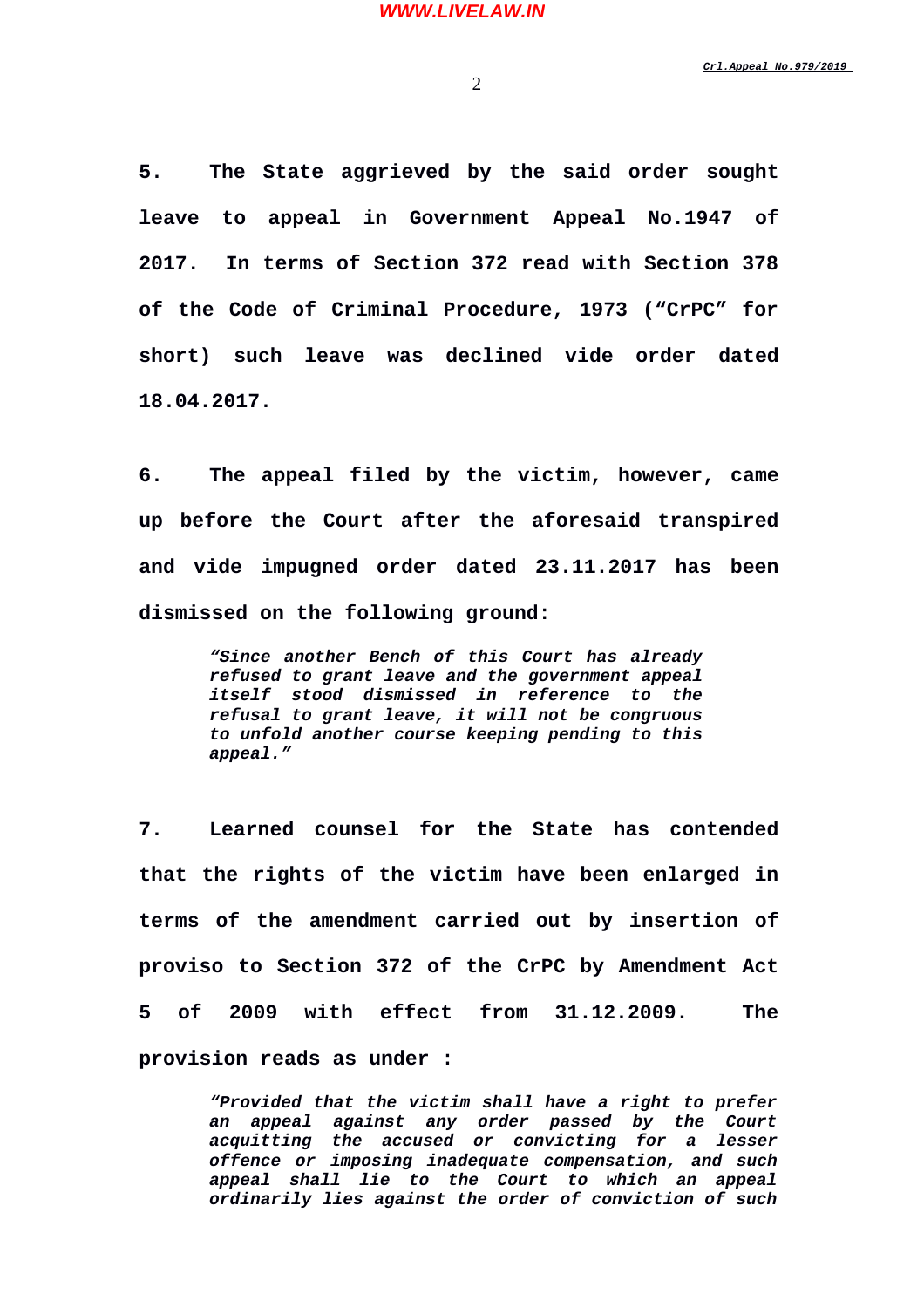3

*Court.*

**8. We may notice that Section 2(wa) defines victim as under:**

> **"victim" means a person who has suffered any loss or injury caused by reason of the act or omission for which the accused person has been charged and the expression "victim" includes him or her guardian or legal heir.**

**9. In the present case the victim, thus, includes him or her guardians or legal heirs. The deceased was unmarried and the victim is the real brother and, thus, would fall under the category of legal heir of the deceased.**

<span id="page-2-0"></span>**10. It is, however, submitted by her that the question whether the victim would also have to seek leave as would be a situation envisaged under Section 278 of the Cr.P.C as in the case of the State has been considered and is no more** *res integra* **in view of the recent Judgment of this Court in Mallikarjun Kodagalli (d) through legal representatives Vs. State of Karnataka & Ors. [1](#page-2-0) where this Court opined that there is no need for a victim to apply leave to appeal against the order of acquittal while preferring an appeal under Section 372 proviso to CrPC.**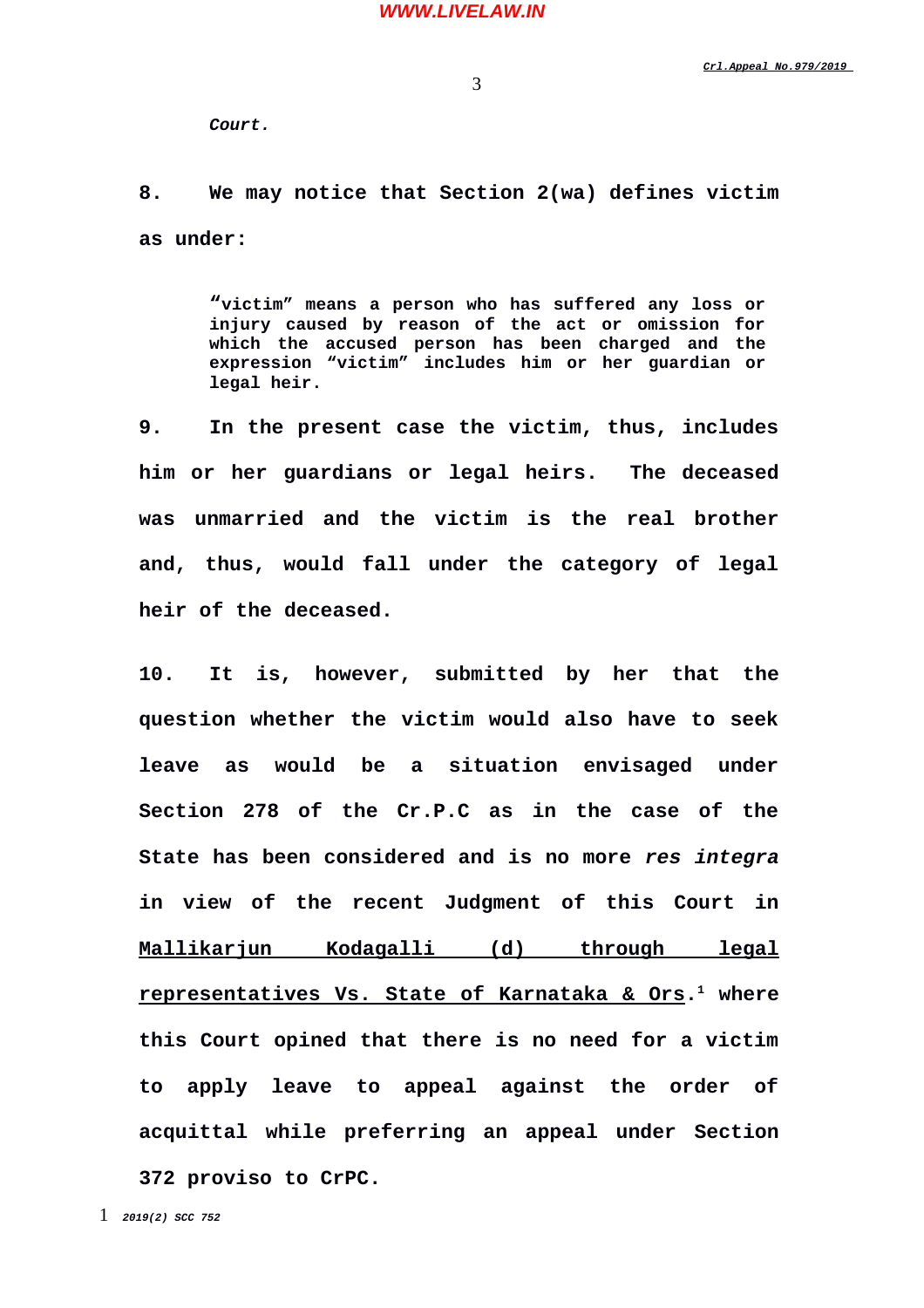4

**11. In the aforesaid circumstances, it is contended that since the right to appeal would be available, it is different from the appeal filed by the State seeking leave to appeal and, thus, the appeal filed by the victim in the present case ought not to have been dismissed at the threshold only on the ground that no leave has been granted to the State to appeal against the order of acquittal.**

**12. The aforesaid plea is naturally supported by learned counsel appearing for the appellant.**

**13. We are in agreement with the aforesaid plea since the extracted portion of the impugned order shows that the only reason recorded for dismissing the appeal of the victim (in fact styled as leave to appeal) was on the ground that leave had not been granted to the Government to file the appeal.**

**14. The legal position enunciated in** *Mallikarjun Kodagalli (d) through legal representatives (supra)* **would show that the appellant had a right to file the appeal and infact no leave has to be sought in such a situation. Thus, the appeal has to be dealt as a regular**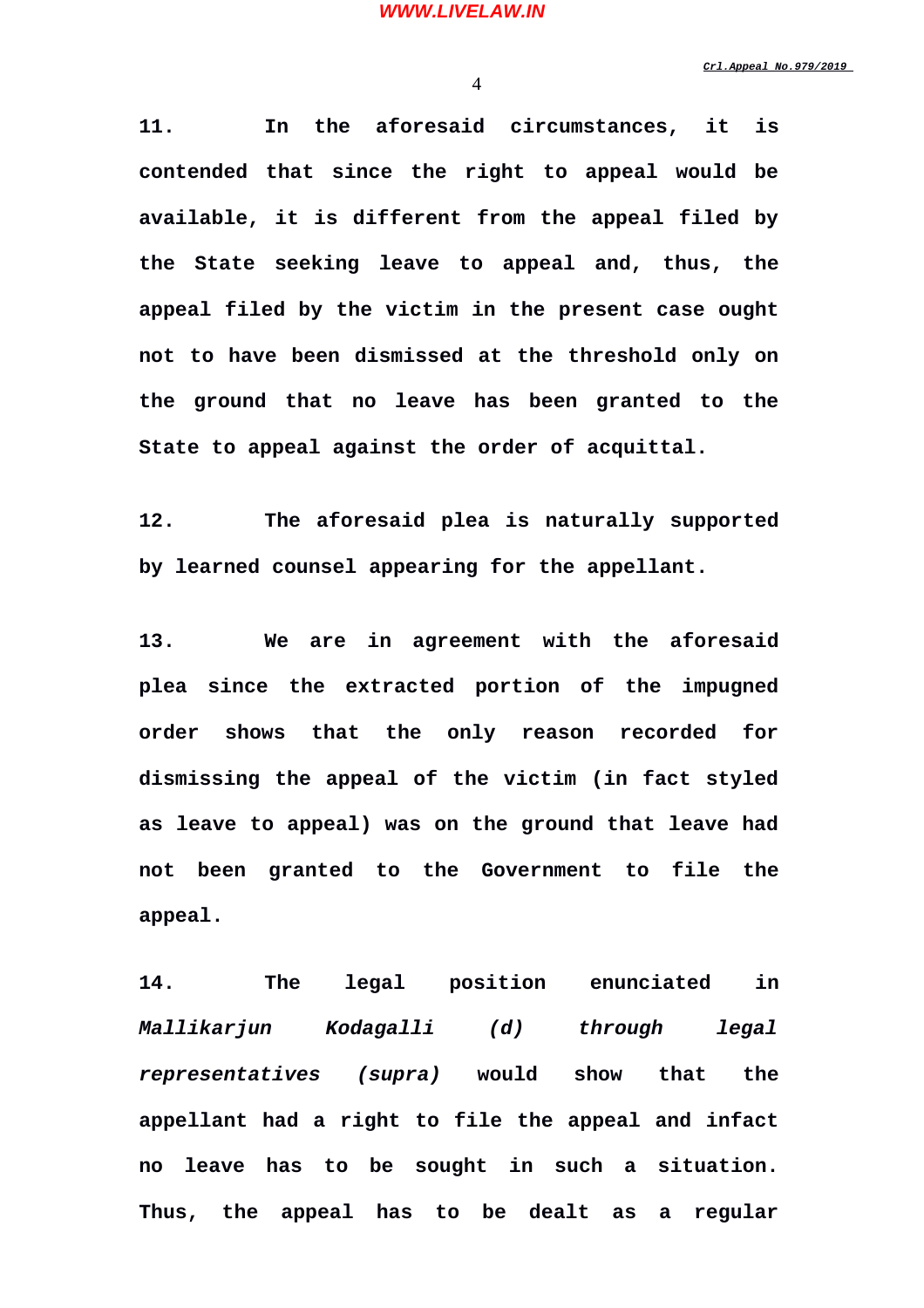**appeal.** 

**15. In view of the aforesaid, we set aside the order of the High Court and allow the appeal remitting the appeal to be considered by the High Court on merits.**

> **.........................J. (SANJAY KISHAN KAUL)**

> **.........................J. (K.M. JOSEPH)**

 **NEW DELHI JULY 5, 2019**